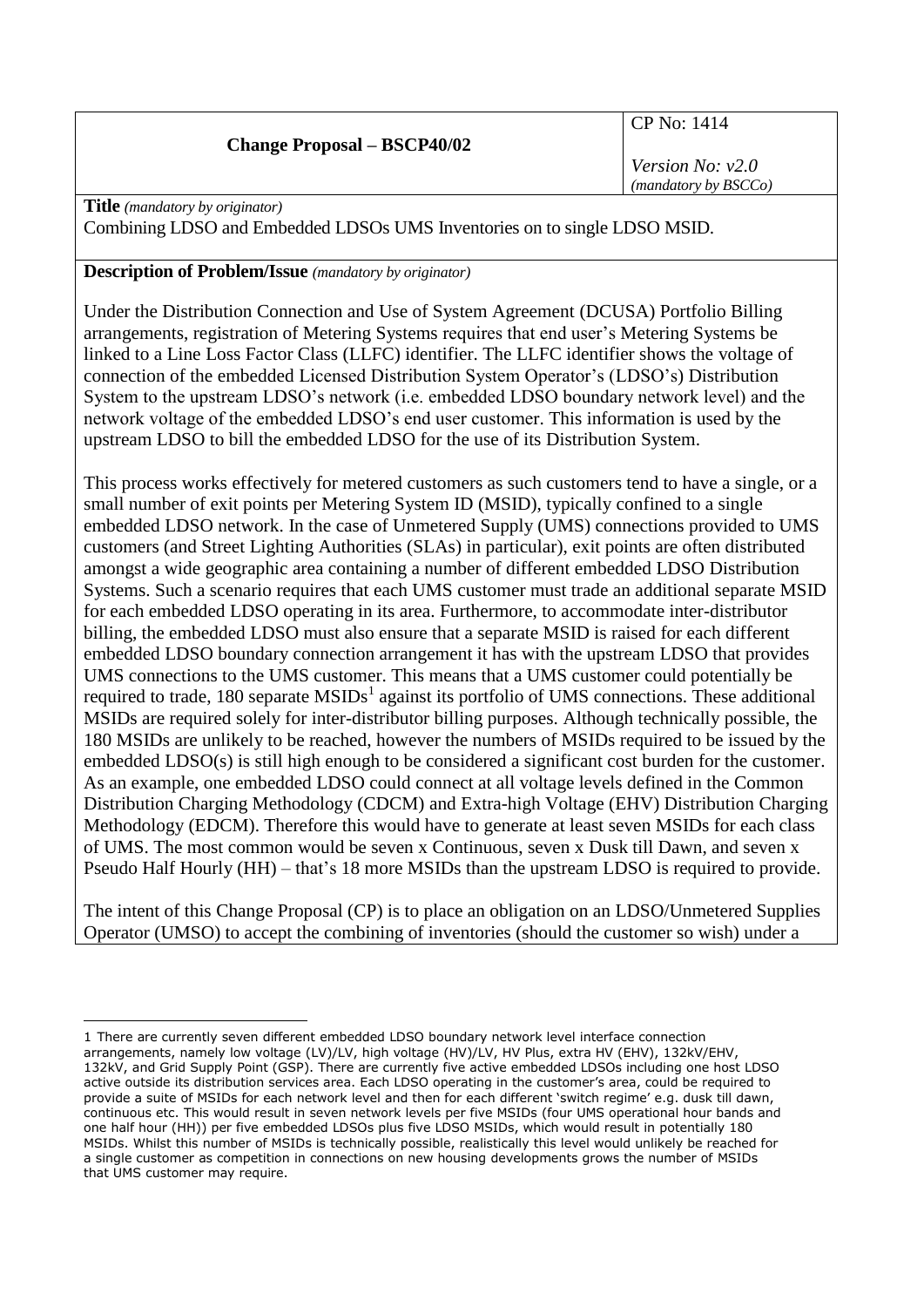single inventory on an already-registered LDSO's MSID(s). Most likely it would be that of the host  $LDSO<sup>2</sup>$ .

Under the current arrangements, BSCP520 'Unmetered Supplies Registered in SMRS' and the Operational Information Document (OID) sets out the processes to be followed where an embedded  $LDSO$  is connected to an upstream<sup>3</sup>  $LDSO$  and subsequently connects unmetered end users to that embedded LDSO's Distribution System.

**Proposed Solution** *(mandatory by originator)*

This CP proposes to make the required amendments to BSCP520 and the OID to give UMS customers the option to trade their UMS connections from embedded LDSO networks under a single LDSO MSID by combining such inventories of connections with the existing inventory linked to the already-registered LDSO's MSID.

**The embedded LDSO will continue to have full legal and regulatory responsibility for connections made to its Distribution System, including being responsible for validation and auditing of items in the customer's inventory connected to its Distribution System.**

**For clarity, the upstream LDSO will not be required to validate the embedded LDSO's inventory**. Instead the obligation to validate the inventory will remain with the UMS customer and the embedded LDSO – governed by the Connection Agreement between the customer and the embedded LDSO. BSCP520 will be amended to state that the embedded LDSO will need to provide evidence to the host LDSO that a Connection Agreement is in place. This approach releases the host LDSO from any obligation to validate and maintain the inventory.

BSCP520 will also be amended to state that the embedded LDSO will issue a UMS Certificate to the Customer and the host LDSO to provide confirmation that the inventory has been validated.

Auditing responsibility will remain with the UMS Customer and the embedded LDSO via the Connection Agreement. The results of the audits will be shared between the embedded and the host LDSO.

Importantly, the host LDSO is afforded additional protection under the current arrangements defined in the DCUSA (Section 2B, Clause 39) which defines the user's right to be and remain connected and energized i.e. 'where the Connection Point is a Systems Connection Point, such Connection Point being registered in accordance with the provisions of the BSC".

For Inventory Updates and Audit purposes<sup>4</sup> it will be the UMS Customer's responsibility to differentiate between the embedded inventory and that of the host LDSO. Furthermore, in the case of inventory items connected to embedded LDSO's networks, the customer will apply a code, specified in Connection Agreement, to each line in its inventory, which identifies the embedded LDSO providing the UMS connection and also shows the voltage of connection of the embedded LDSO's distribution system to the host LDSO's network (i.e. embedded LDSO boundary network level). This responsibility will be defined in the Connection Agreement between the embedded

<sup>1</sup> 2 This will be the LDSO whose Distribution Services Area encompasses UMS customer's UMS connection portfolio.

<sup>3 &#</sup>x27;Upstream' means the LDSO providing a connection to the embedded LDSO and can be the incumbent LDSO or an independent LDSO. We have used the words 'upstream' to determine the LDSO with the MSID for the original inventory that the new inventory will be added to.

<sup>&</sup>lt;sup>4</sup> This can also be used for fault reporting purposes, although this aspect is beyond the scope of the BSC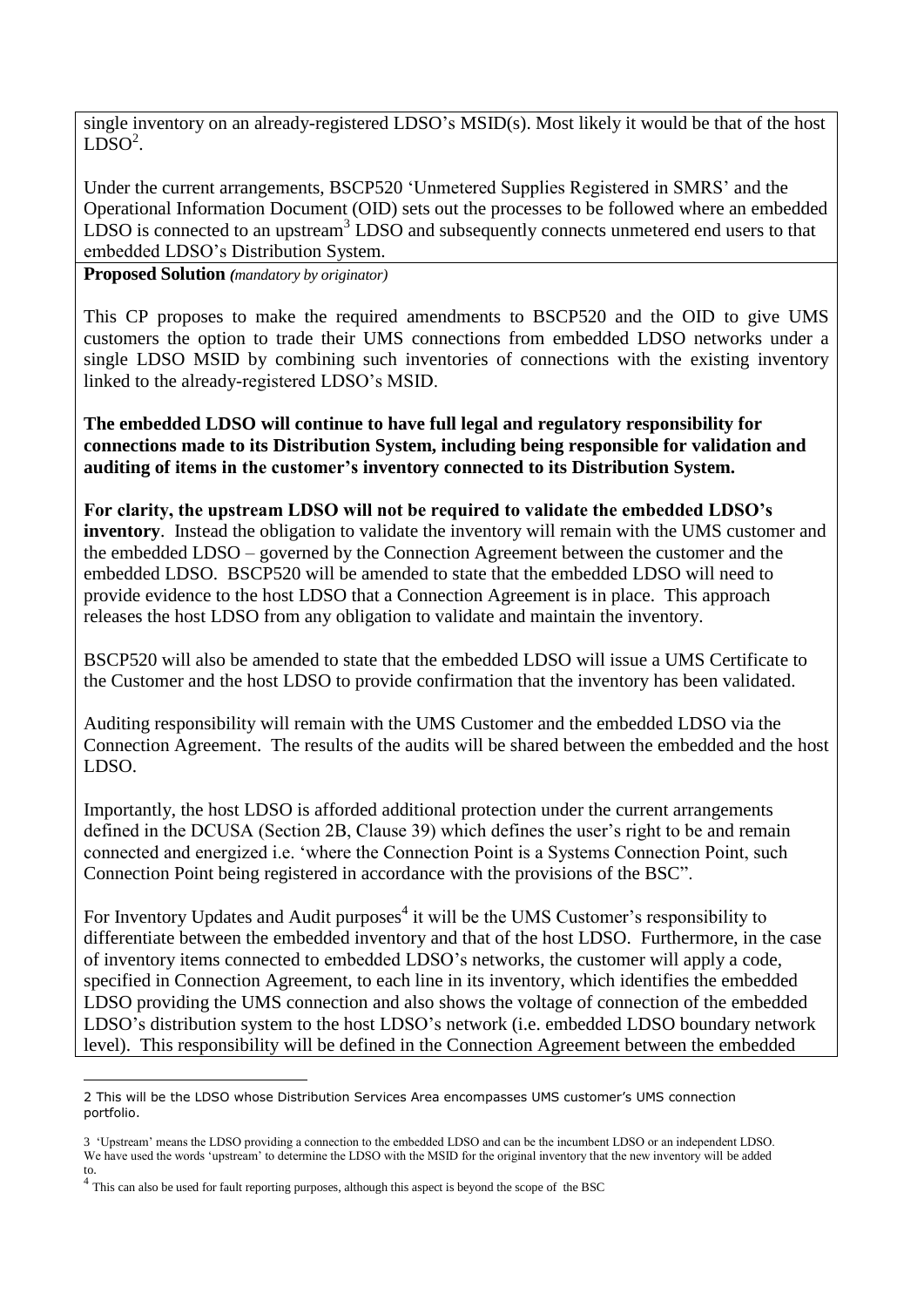LDSO and the UMS Customer to ensure that the embedded LDSO receives updates to their inventory. A precedent already exists where a UMS Customer has inventories that cross-border two or more Grid Supply Points (GSPs) currently. The same inventory management will be deployed and will remain the responsibility of the UMS Customer.

The recovery of Distribution Use of System (DUoS) charges by the embedded LDSO will be governed by additional clauses to the DCUSA. Similar to Schedule 21 (Nested Networks) the embedded LDSO will be given the opportunity to collect revenue by notifying the Host LDSO that they intend to do so. This is outside the scope of the BSC and will be addressed by raising a DCUSA CP.

There is no perceived impact on BSC Systems, as Settlement will only see aggregated data; and all UMS concerned will be connected at low voltage to LDSO and embedded LDSO networks, and therefore will have common Loss Adjustment Factors (LAFs) within a GSP Group. Therefore any embedded LDSO UMS consumption added to the LDSO MSID will simply be accumulated into the Supplier's reporting. The embedded LDSO would not require additional reporting under this proposal.

The steps outlined below, for the registration and Settlement process for Non Half Hourly (NHH) and HH UMS MSIDs, consider a typical scenario. This change is not intended to change the relationship between the upstream LDSO and embedded LDSO in any respect apart from improving the efficiency of inter-distributor billing. Under this scenario, a new development is constructed and UMS connections are provided to the developer's street furniture, which the UMS Customer will subsequently adopt following completion of the development. These steps are listed to provide context only to the required changes to the BSCP and OID. These changes will enable UMS connections to be carried out without the need for the UMS customer to trade their UMS connections portfolio under a separate MSID for each permutation of LDSO and embedded LDSO boundary network level. Typically (although not exclusively) the UMS customer will be an SLA, adopting street lighting that has been installed as part of a Section 38 'highway adoption of a new development' of The Highways Act 1980.

- 1 At this time we do not envisage a necessity to make changes to the Settlement system itself or the Master Registration Agreement (MRA) to allow the steps listed below for the process to be implemented
- 2 The UMSO of the embedded LDSO will provide a new UMS MSID to a new development, registering new MSIDs issued by the embedded LDSO, as required.
- 3 At the time of adoption of the new assets by the SLA, the following will occur:
	- a. The SLA will be required to enter a Connection Agreement with the embedded LDSO; this Connection Agreement requires the SLA to copy the embedded LDSO's Nominated Collection Agent into any future inventory updates it sends to the host LDSO and to identify each item in its inventory as connected to either the Host LDSO or an embedded LDSO.
	- b. Upon completion of the Connection Agreement between the SLA and the embedded LDSO, the MSIDs issued by the embedded UMSO to the developer will follow the disconnection procedure or amendment to inventory (to remove the adopted assets)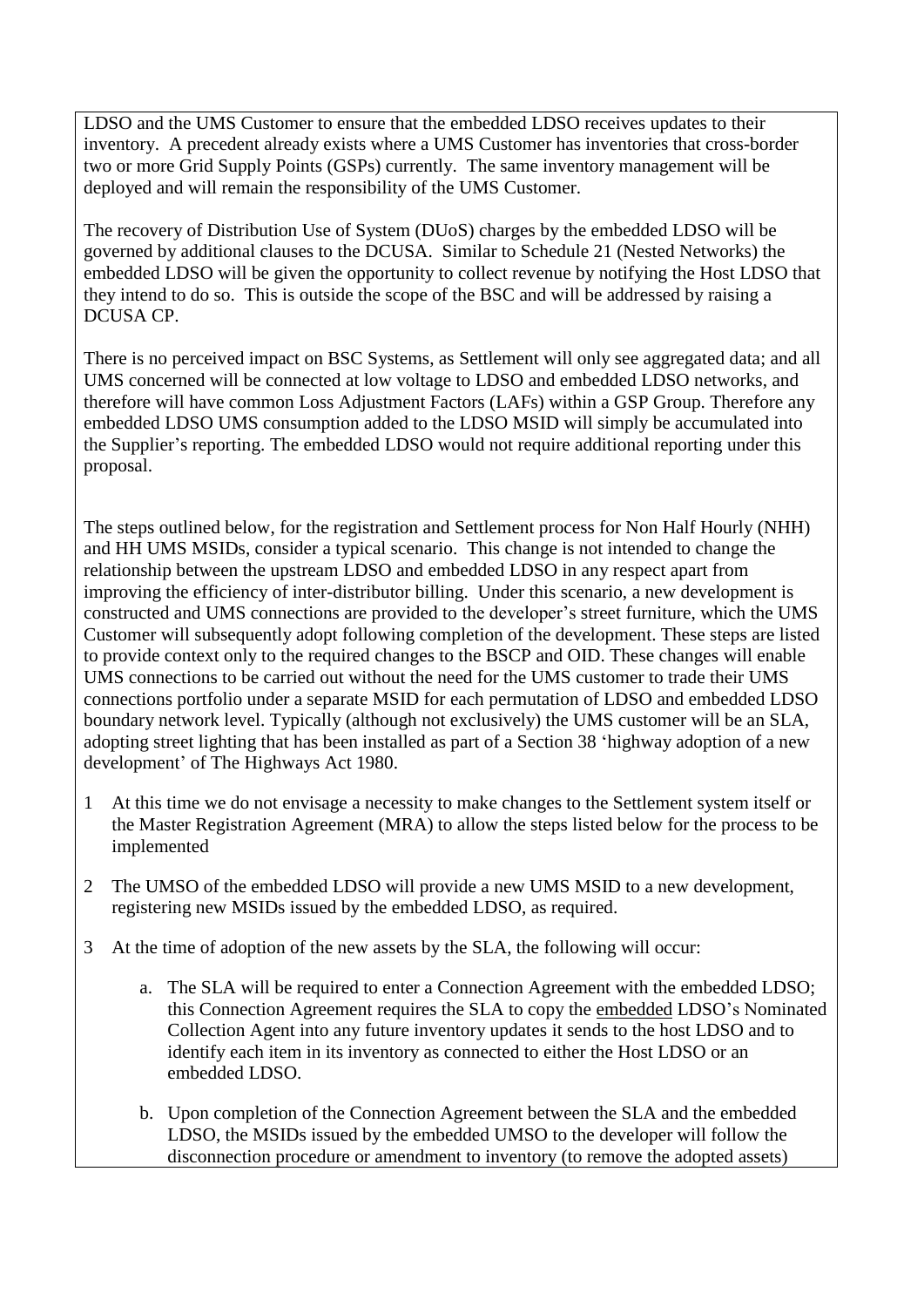process if the inventory covers more than one development.

- c. The adopted assets connected to the embeddedLDSO network are then added to the inventory that the street lighting authority sends to the UMSO of the upstream LDSO (usually the Host LDSO) as an inventory amendment. The upstream UMSO would follow the same process as if the adopted assets had originally been connected to the network of the upstream LDSO.
- 4 A process for liaison between the upstream UMSO and the embedded UMSO could be established, through the Bilateral Connection Agreement (BCA) between the upstream UMSO and the embedded UMSO, to ensure that the adopted assets are included in the single inventory<sup>5</sup>. This will require that the embedded UMSO issues a UMS certificate to the host LDSO UMSO at the point of adoption of the new assets by the street lighting authority. In addition to the normal function of a UMS certificate, in this instance the UMS certificate also serves a number of purposes:
	- a. Evidence that the embeddedLDSO has validated the SLA's inventory, as an accurate reflection of the site installation, thereby negating the need for any inventory validation by the Host LDSO,
	- b. The total EAC of the SLA's inventory connected to the embedded LDSO network, and
	- c. The LLFC that will dictate the LLDSO discount percentage to be used in determining the embedded LDSO's share of the DUoS recovered from the end user in respect of the inventory connected to the embeddedLDSO network. A separate LLFC will be required for each subset of the customer's inventory that has connections to embedded LDSO's networks that have different boundary network levels of connection with the host LDSO.
	- d. The embedded LDSO will recover their share of the DUoS provided that such an interdistributor billing arrangement is in place between the host LDSO and the embedded LDSO and embedded LDSO informs the host LDSO of its intention to bill the host LDSO for its share of the total DUoS recovered from the customer.

The BCA could also specify the requirements for the embedded LDSO to audit the customers' inventory connected to the embedded LDSO network and to oblige the embedded LDSO to validate changes in the customer's inventory relating to connections to the embedded LDSO's network post adoption of the highways by the SLA. This will be achieved via the extraction of the relevant inventory lines by the embedded LDSO's appointed Nominated Collection Agent from the inventory updates provided to the Host LDSO and the embedded LDSO's Nominated Collection Agent. The frequency of such updates will be agreed between the Host LDSO and the SLA.

A similar process already exists for the connection of small scale embedded generation (SSEG) to embedded networks where there BCA mandates that the embedded network operator must inform that upstream network operator when additional SSEG is connected to the embedded

<u>.</u>

 $<sup>5</sup>$  This will be particularly important where new connections to an embedded network are requested directly by the Street Lighting Authority</sup> or by any other UMS customer with multiple unmetered connections on both upstream LDSO and embedded networks.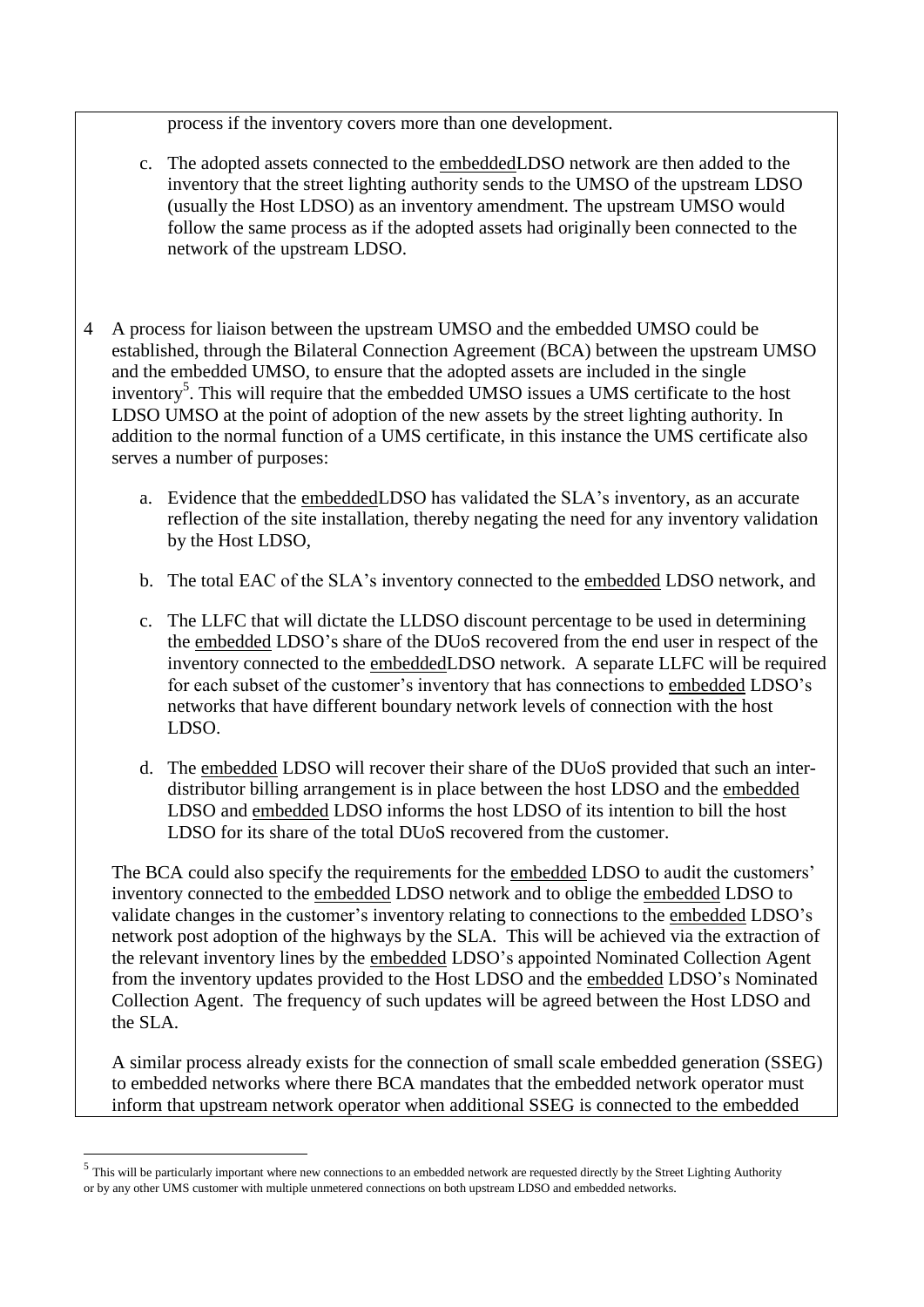network.

- 5 The upstream UMSO processes the inventory in the normal manner following existing BSCP520 procedures (either HH or NHH) and the UMS connections are traded in Settlement under the upstream LDSO's MSID(s).
- 6 The Supplier bills the customer under the upstream LDSO MSID(s).
- 7 The upstream LDSO bills the Supplier for UoS charges with the same consumption information.
- 8 Inter-distributor billing for UoS charges will be covered under a DCUSA CP as outlined above.

# **Items and Questions raised by Issues Group Member**

The paragraphs below outline all of the potential issues and questions that were raised during the Issues Group meeting and where participants were given the opportunity to provide their feedback on the viability of the proposal.

- 1. The latest Distribution Price Control ED1 introduced losses incentive through Distribution License Condition 49. A question was asked as to whether this change would reduce the validation of losses.
	- This scenario is no different to the current arrangements where the requirement for a boundary meter between the upstream and embedded LDSO was removed in April 2010. The issue for metered customers was addressed at that time (through Portfolio Billing) and a similar approach can be taken here. However, this is beyond the scope of BSCP 520. In this regard, the Host LDSO will have sight of the unmetered consumption on the embedded network regardless of whether the embedded LDSO opts to recover DUoS revenue – this will be provided via the UMS Certificate outlined above.
- 2. How does it work for the host LDSO's reporting distributed units?
	- Embedded LDSO's units can be netted off the host LDSO's figures –as covered off in the removal of Boundary Meters in April 2010.
- 3. How can we ensure effective communication of inventory updates to embedded LDSOs:
	- It is proposed that a Nominated Collection Agent will be appointed by the embedded LDSOs, to require that the UMS Customer add the Nominated Collection Agent to their circulation list when forwarding inventory updates to the host LDSO. The Nominated Collection Agent can then forward a breakdown of each host LDSO's inventory to each embedded LDSO extracting only the inventory lines to that embedded LDSO's UMS connections. This responsibility will be defined in the connection agreement between the customer and the embedded LDSO.
- 4. Will a customer be able to trade their entire inventory under the embedded LDSOs MSID?
	- The solution will only allow multiple inventories under a single MSID where the majority of the inventory items relate to the single MSID. In other words a customer can add its inventory connected to another the embedded LDSO network to an existing MSID only if the existing MSID has a larger inventory and greater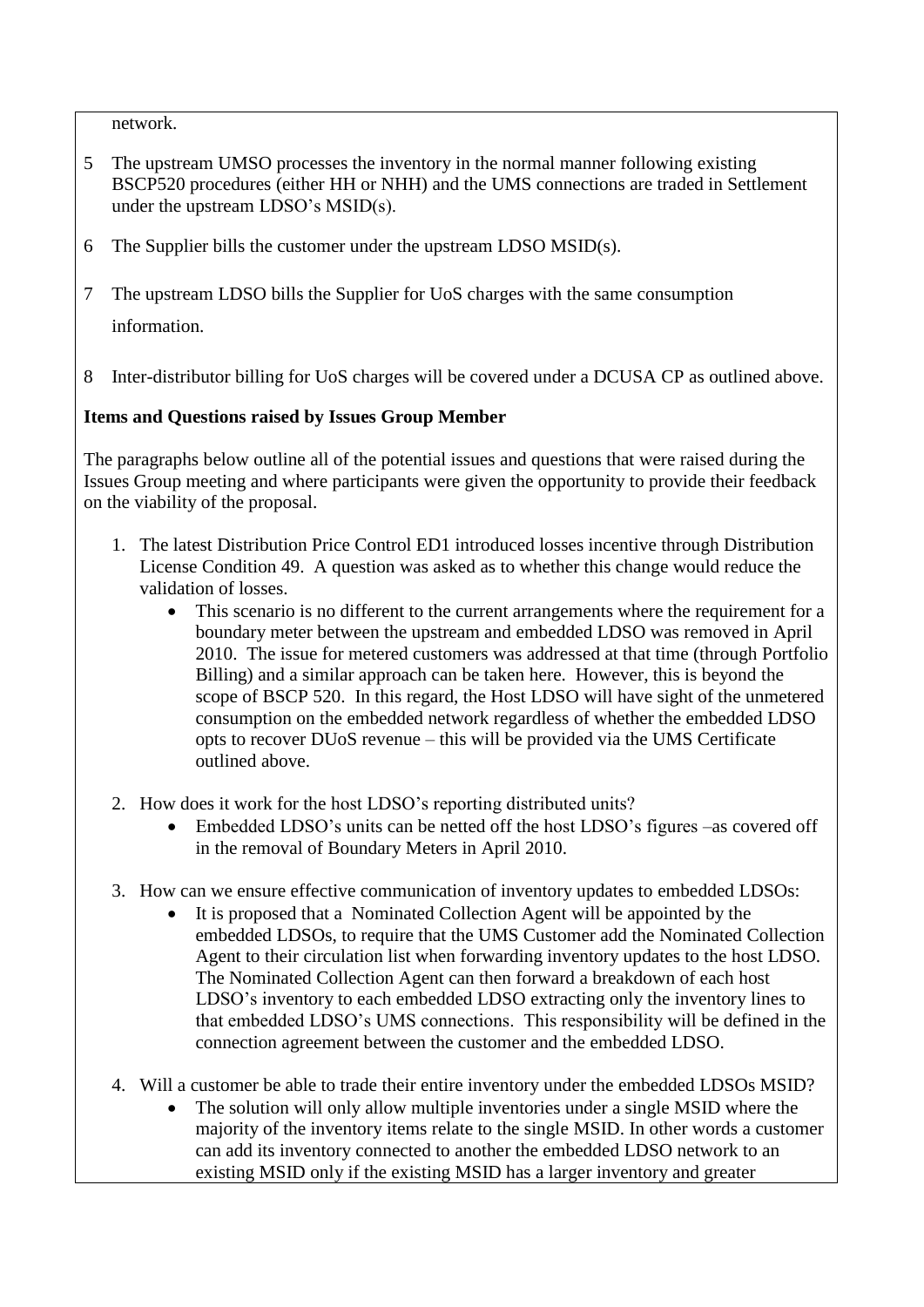consumption. It will not be permitted to transfer the inventory to an MSID with a smaller inventory. Discussions were had in the issues group regarding the possibility of a threshold whereby when reached; the embedded LDSO will be required to issue its own UMS MSID. Due to the fact that differing suppliers have differing thresholds of their own on which they decide whether to contract with the customer or not, it would be difficult to set a threshold that meets all supplier's requirements. Additionally, one supplier advised that their threshold was 50,000kwh per MSID – a figure unlikely to be reached by an embedded LDSO. Not permitting the transfer of an inventory to an MSID with a smaller inventory is a pragmatic approach to a threshold question.

- 5. One member stated that he believed that LDSOs/ILDSOs have a licence to bill DUoS for their distribution services area so would a LDSO/ILDSO be in breach of its Distribution Licence by billing DUoS for equipment on another network.
	- Precedence already exists for this arrangement in a number of existing arrangements where Transmission Exit Charges are included in all the way CDCM tariffs levied by LDSOs to their own customers, yet these charges relate to equipment on another network. Similarly embedded LDSOs apply all the way charges to their customer and again these charges relate to the equipment on the upstream network and the transmission system.
	- Given these points the Change proposer is satisfied that no breech of distribution licence conditions would arise from this change proposal.
- 6. One member of the issues group noted that the crux of the problem was initially based around Supplier and Meter Administrator costs, and asked if there was the potential for Suppliers to aggregate up the invoices and just issue one covering their customer's whole portfolio?
	- It is unclear if there is an ability to mandate that suppliers would be required to aggregate separate MSIDs into a single invoice. However even if there was such an arrangement it would not address the issue of additional meter administration cost as the inventories against each MSID would still need to profiled for half hourly trading purposes. These charges tend to outweigh the additional administration costs suppliers levy. Meter Administration is an unregulated service provision and therefore it is not within the remit of the BSC or Ofgem to set charges for this service.
- 7. During the issues group discussions the SLA present did confirm that if the work was completed to the Section 38 or 278 standard they were unable to refuse to adopt, yet CP1414 also refers to the fact that Local Authorities will not adopt equipment on an ILDSO network
	- This view does not reflect the actual case on the ground where embedded LDSO customers continue to struggle to have Section 38 agreements completed with their local authority. This is self-evident by the lack of embedded LDSO MSIDs that are currently traded by LAs. LAs are either delaying the adoption or threatening to impose substantial costs on developers for opting to go with an embedded LDSO, to cover their admin burden. One LA has been quoted as stating the figure could be as much as £140K to be recovered from a developer as a result of choosing an embedded LDSO for their development.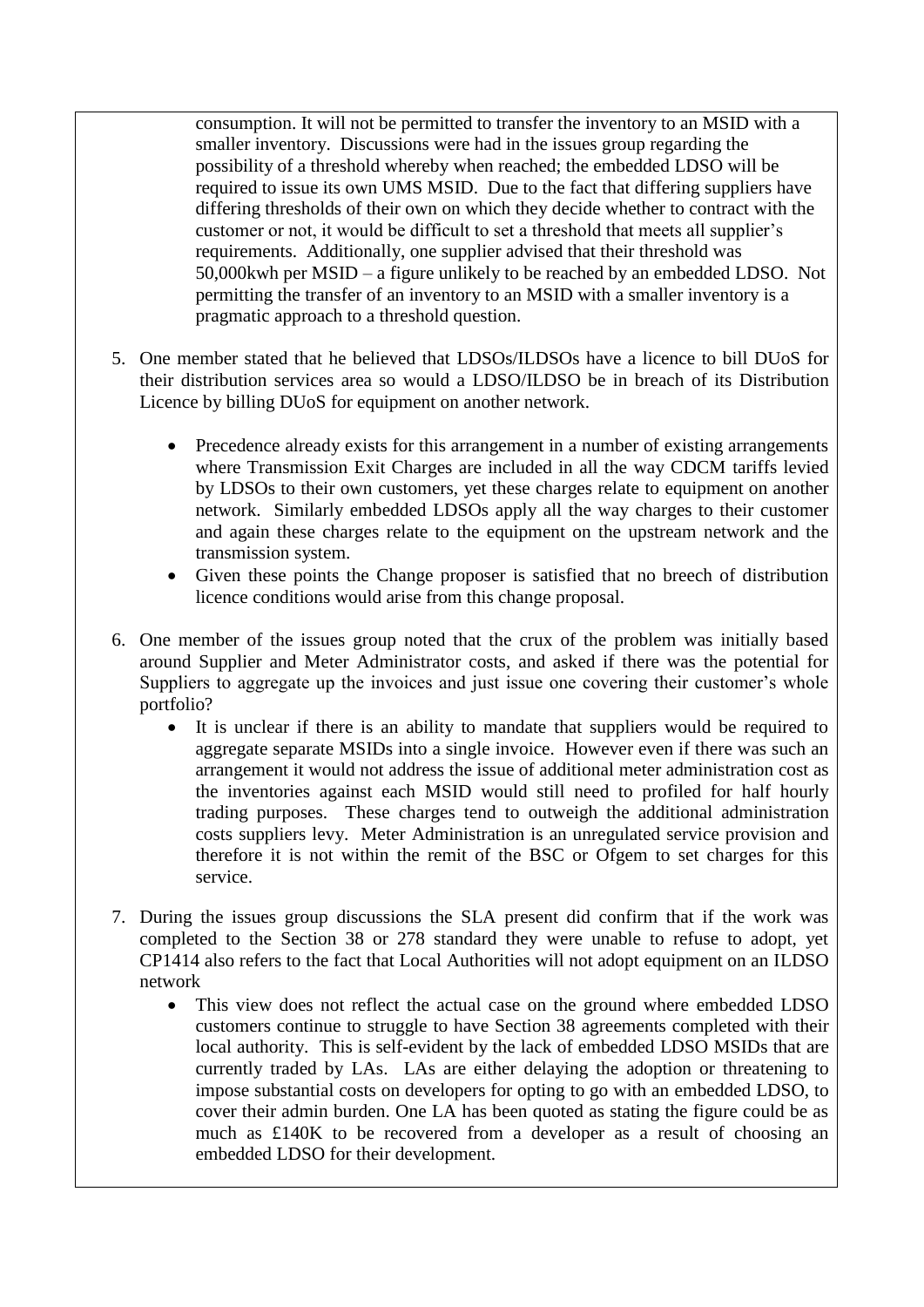### **Justification for Change** *(mandatory by originator)*

We believe that BSC Objective  $(c)^6$  is better met as the CP seeks to:

- Reduce costs and administration, which will initially benefit UMS customers, and as a result the embedded LDSO, because the barrier to adoption by the SLA will have been removed – thereby promoting competition in connections and in the distribution of electricity.
- Reduce the number of separate small inventories required to be traded by UMS customers. There is a relatively small number of electricity Suppliers in UMS market and smaller inventories are less attractive to many Suppliers. This change will significantly reduce the number of small inventories in the market, which in turn will make the UMS market more attractive to competition in supply<sup>7</sup>.
- Reduce the Meter Administration burden associated with separately trading multiple inventories. The current arrangement inhibits competition in HH UMS market. Currently customers need to appoint a Meter Administrator for several inventories as opposed to one. This inhibits significantly competition in HH market due to relatively high Meter Administration charges for multiple inventories.

We believe that BSC Objective  $(d)^8$  is better met as the CP seeks to:

Improve the efficiency and accuracy of the administration of UMS trading by:

- Reducing the number of small inventories that require to be traded by UMS customers. Due to the relatively low number of items on a typical embedded inventory settled NHH (average 10 streetlights), the Estimated Annual Consumption (EAC) are so small that they do not register in the 'TOT' group of the daily D0030 'Non Half Hourly DUoS Report'. This is because this field is measured in MWh to three decimal places and the EAC can be 0.000[n] of a MW. The result is that a zero charge is invoiced to the Supplier and the upstream LDSO applies a zero charge under its inter-distributor billing arrangements. This zero charge however is not passed through the customer.
- Reducing the requirement to maintain multiple separate inventories for trading purposes. Under the current arrangement customers have to maintain several inventories. This can lead to UMS apparatus being:
	- maintained on wrong inventory

<u>.</u>

- not maintained on any inventory
- double counted maintained on more than one inventory

This is already an issue for the industry, as we have been informed by some UMS customers that they already combine inventories (adding the embedded networks inventory to the host LDSO's MSID) both accidentally and intentionally (to reduce the MSID charges). This change applies governance to this practice.

 $<sup>6</sup>$  (c) promoting effective competition in the generation and supply of electricity, and (so far as consistent therewith) promoting such</sup> competition in the sale and purchase (as defined in the Transmission Licence) of electricity;<br>
<sup>7</sup> This point has suce and purchase (as defined in the Transmission Licence) of electricity;

<sup>7</sup> This point has recognised by KPMG during an audit of an embedded UMSO inventory management arrangements

<sup>&</sup>lt;sup>8</sup> (d) promoting efficiency in the implementation and administration of the balancing and settlement arrangements;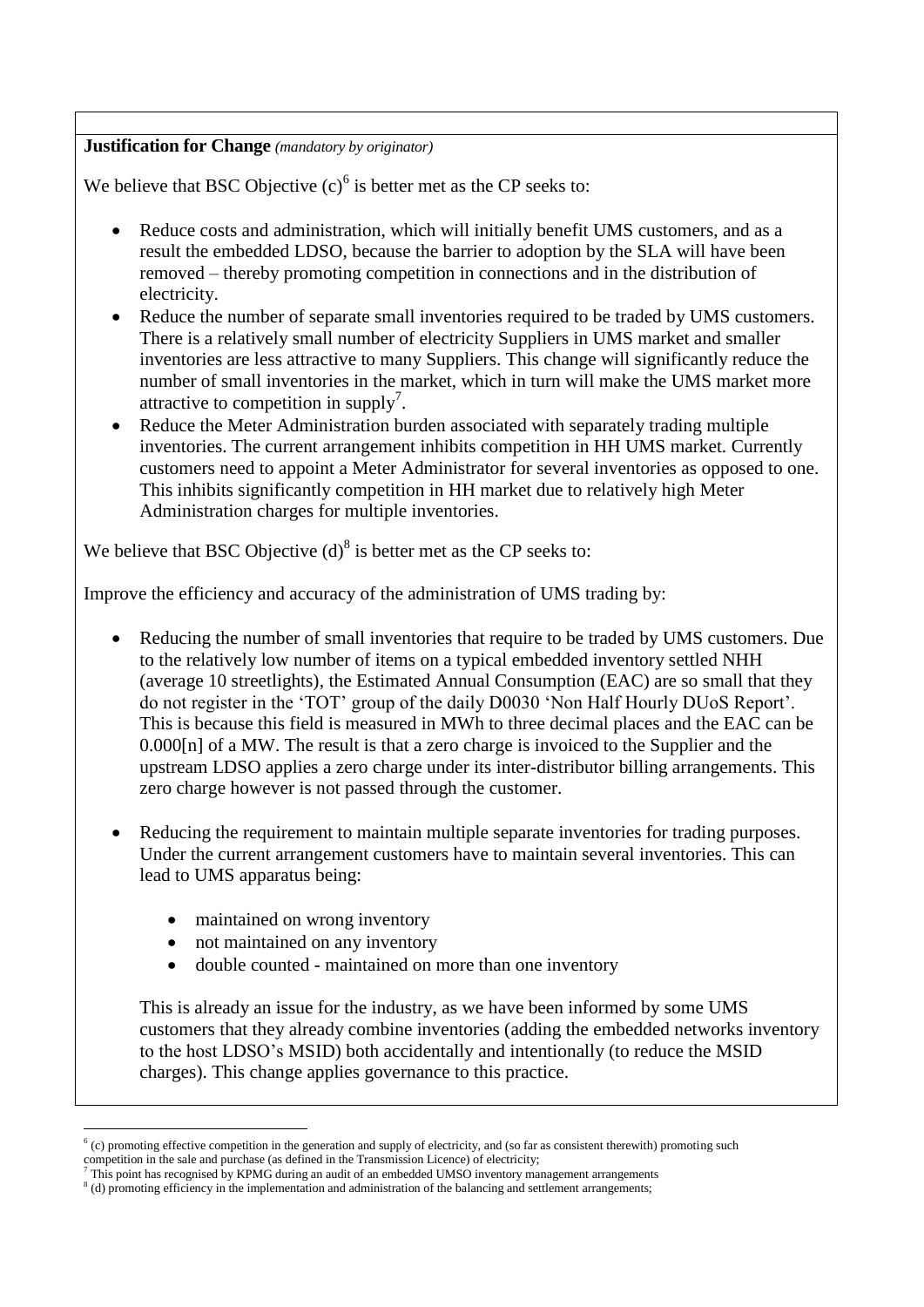By allowing the customer to combine the inventory prior to submission to the relevant LDSO/UMSO, the LDSO/UMSO will process the request as normal and pass on the details to the relevant Supplier. We do not foresee additional administration on the part of the Host LDSO as result of this change. However, by providing the UMS Certificate to the Customer and to the Host LDSO (as outlined above), the LDSO has validation of the inventory over and above the customer's submission.

UMS customers already have the ability to 'split' inventories between different MSIDs and LDSOs/UMSOs e.g. when operating in a location bordering more than one GSP. This change can be supported by the same process.

- Reducing the number of HH traded MSIDs with relatively small consumption. The proposed solution also has the added benefit of increasing the overall efficiency of UMS trading. Under proposed solution, for HH trading, only one pecu array (or alternative system) is required to profile inventory for HH trading as opposed to multiple arrays for multiple HH MSIDs.
- Reducing compliance auditing costs. Fewer inventories will result in lower auditing costs because less sampling will be required due to there being fewer and larger inventories in place. As a result the required sample size is smaller in proportion to total inventory size.

The proposed solution will improve customer service:

- The proposed changes will deliver improved service to UMS customers by simplifying the current administration process for unmetered connections. The simplification of this process will allow customers (e.g. property developers) to award contracts to embedded LDSOs without the fear of highway adoption issues, this in turn will promote effective competition in the provision of connections and distribution services to distribution networks.
- We are also aware that some Suppliers may be levying administration charges to UMS customers on a per MSID basis. Furthermore, there is evidence that administration charges are levied against UMS customers by their nominated Meter Administrators in respect of each additional MSID that the Meter Administrator processes for the UMS customer. This practice has led to SLAs refusing to complete highway adoption agreements with developers who opt to make connections to an embedded LDSO network on the grounds of the increased administration costs that the SLA could be exposed to due to the UMS administration issues. This distorts competition as developers face additional obstacles in achieving highway adoption when connecting to an embedded LDSO rather than the host LDSO network.

**To which section of the Code does the CP relate, and does the CP facilitate the current provisions of the Code?** *(mandatory by originator)*

BSC Section S 8, in relation to inventories.

**Estimated Implementation Costs** *(mandatory by BSCCo)*

£240 (1 man-day)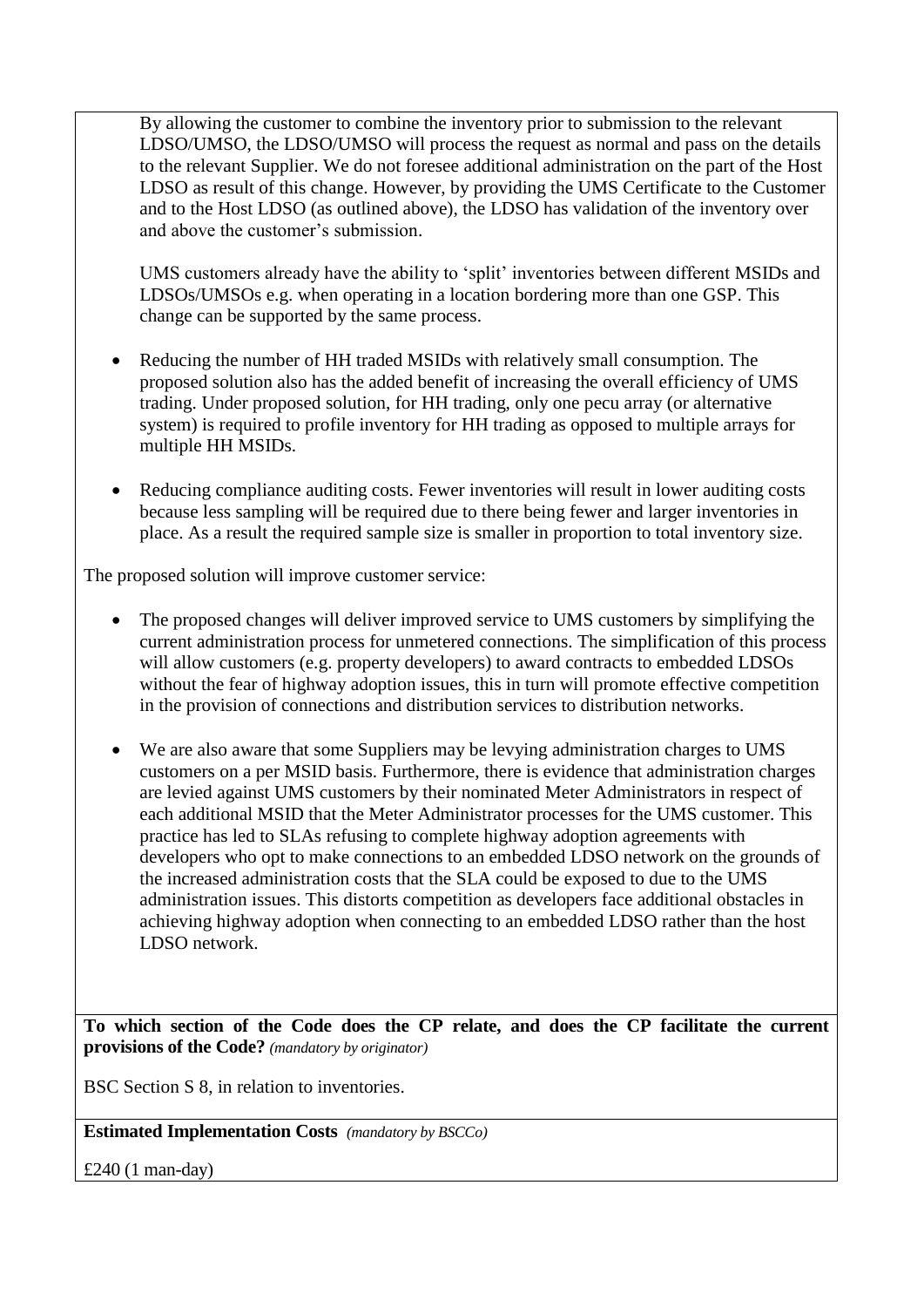**Configurable Items Affected by Proposed Solution(s)** *(mandatory by originator)*

BSCP520 to be amended to allow the combining of inventories and the OID with further guidance on under what circumstances, and how, inventories can be combined.

**Impact on Core Industry Documents or System Operator-Transmission Owner Code** *(mandatory by originator)*

None perceived.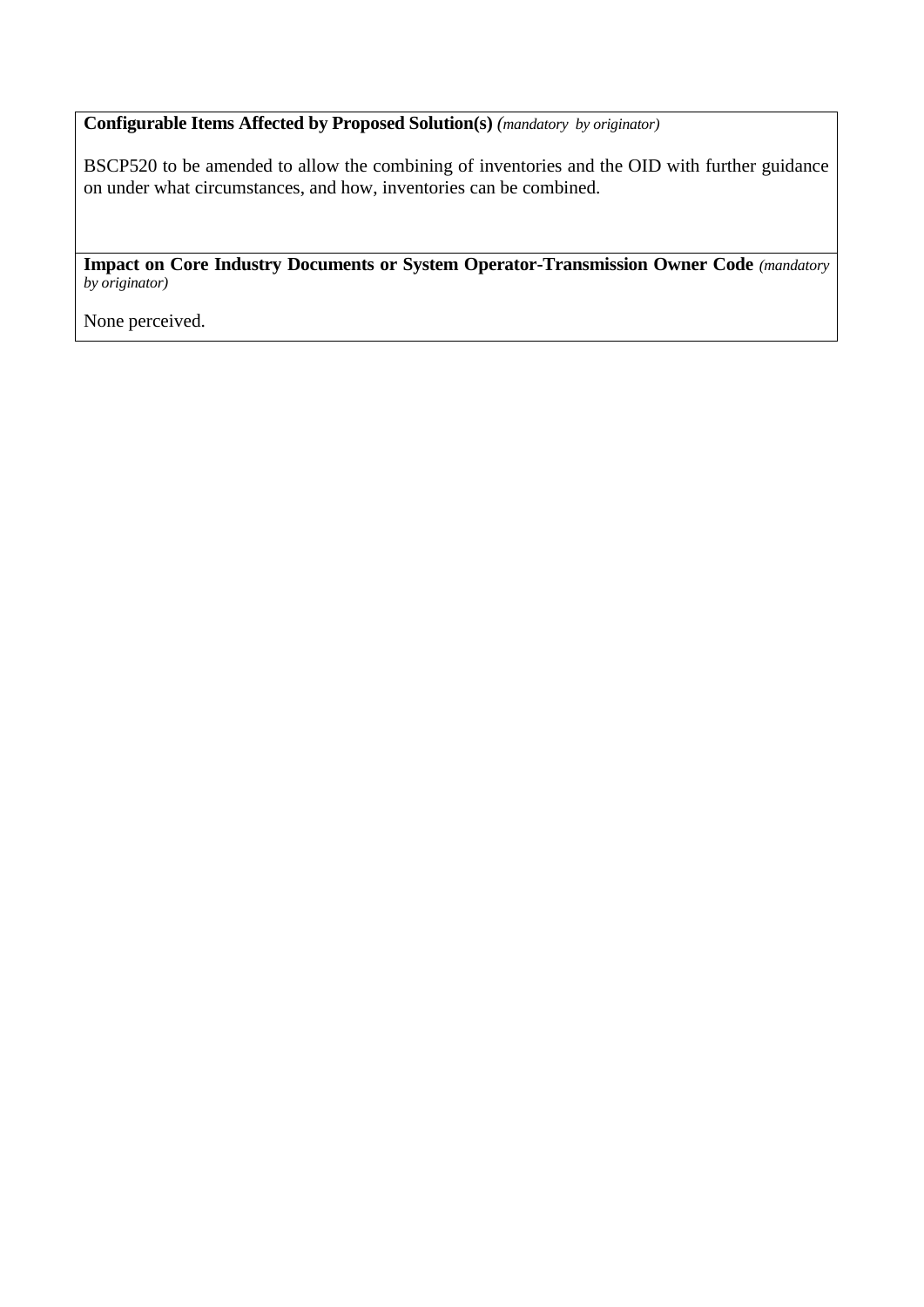#### **Related Changes and/or Projects** *(mandatory by BSCCo)*

DCUSA DCP 203 'The Rationalisation of Discount Factors Used to Determine LLDSO Use of System Tariffs Relating to UMS Connections on Embedded Distribution Networks and the Associated LLDSO Tariffs" is currently out for consultation. It proposes new clauses to the Portfolio Billing schedule that entitles the embedded LDSO to either opt for the current arrangements or settle on one inter-distributor billing discount factor which would be governed by the boundary network level that connected the majority of the embedded LDSO's UMS portfolio. This change proposal will not have any impact on this CP 1414 as CP 1414 could proceed in the absence of DCP203 as neither CP 1414 or DCP203 are interdependent and could be progressed in isolation.

If DCP 203 is implemented, whilst it would reduce the number of MSIDs required to be issued by the embedded LDSO, it does not remove all the issues highlighted and resolved by this Change Proposal, namely:

- Number of MSIDs required to be issued by the embedded LDSO is still high enough to be considered a significant cost burden for the customer.
- Impacts on embedded LDSOs and competition in distribution of electricity.
- Reluctance for UMS Customers to trade HH and reap the benefits of carbon reduction due to the relatively high MA costs for multiple inventories
- With the relatively low number of items on a typical embedded inventory, the Estimated Annual Consumption (EAC) are so small that they do not register in the 'TOT' group of the daily D0030 'Non Half Hourly DUoS Report' and therefore zero charge applied to Supplier and embedded LDSO but is not passed through the customer.
- Customer maintains apparatus on the wrong MSID (either accidentally or intentionally) and embedded LDSO's UMS MSID remains unregistered in Settlement.

A further DCUSA CP (DCP168) was subsequently withdrawn and amended DCP203 re-submitted.

Details of the withdrawn DCP168 and the consultation responses to combining inventory queries can be found here:<http://www.dcusa.co.uk/Public/CP.aspx?id=190>

Should this Elexon change be successful, a further change to the National Terms of Connection (ensuring the term UMSO captures all inventories) may need to be raised under DCUSA governance.

It is also likely that a further change would be required to the DCUSA to enable the embedded LDSO recover its share of the revenue by the host LDSO in respect of all the customer's inventory connected to both the host LDSO and any embedded LDSO networks.

This Change Proposal was also discussed in an Issues Group specifically formed for this CP. The outcome of those discussions has formed the basis of this Version 2